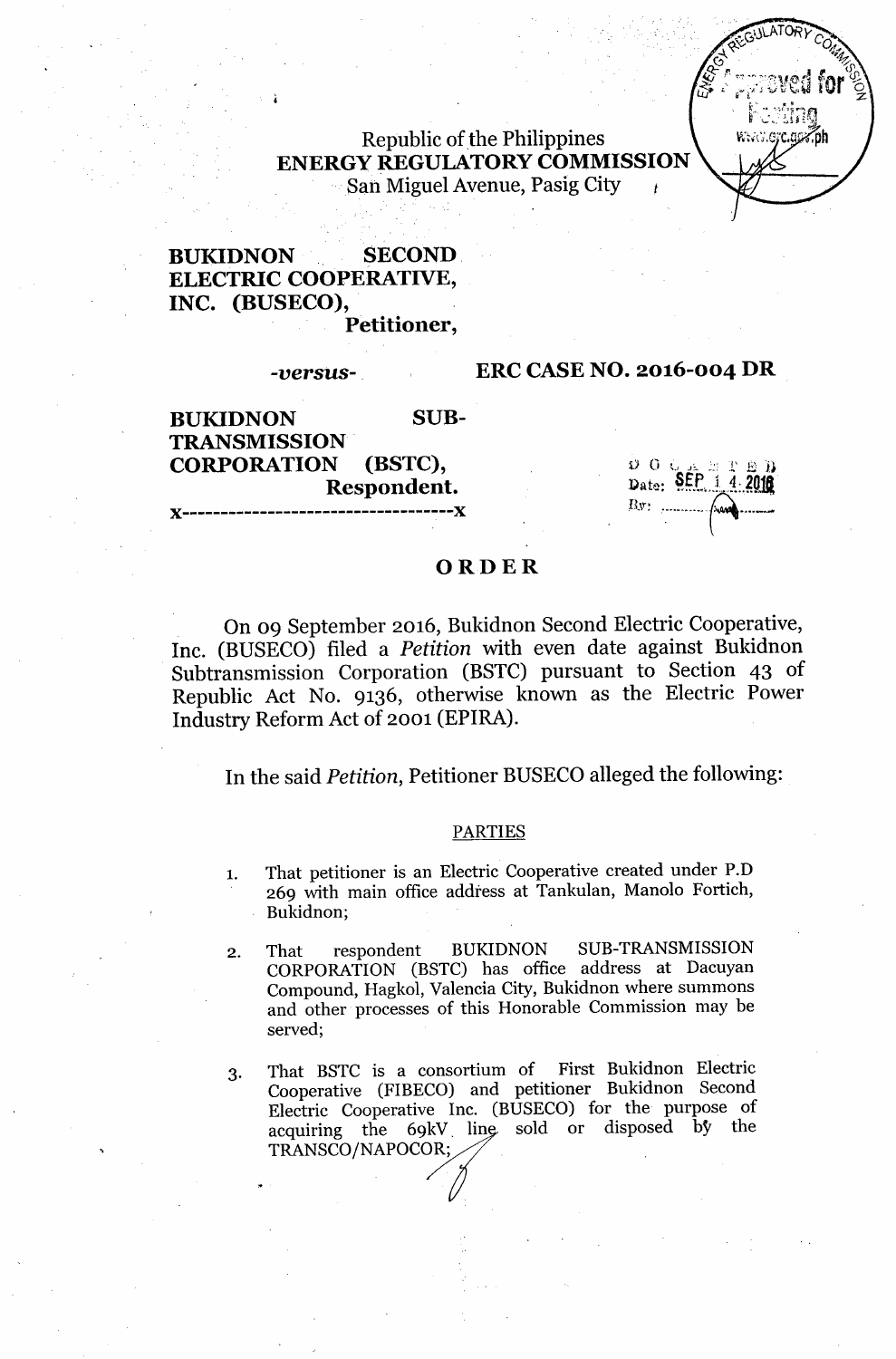### NATURE OF THE PETITION

4. That BSTC, by virtue of a Sub-transmission Connection Agreement which was executed last July 2015, imposed connection charges to BUSECO, as follows:

### ARTICLEXII. CONNECTION CHARGES

The charges to be included in the billing shall be the following with their corresponding amount:

- a. Connection charge Two Hundred Twenty Three Thousand Five Hundred Eighteen Pesos and Fifty-Six Centavos (Php 223,518.56),
- b. Residual Sub-Transmission Charge Seven Hundred Twenty Nine Thousand One Hundred Forty Eight Pesos and Thirty-Two Centavos (Php 729,148. 32),

Provided, that within 6 months BSTC must apply for new RSTC rate with ERC. Provided, further, that the new approved RSTC rate shall be applied for the subsequent Agreement;

- 5. That the 6-month period for the authority to charge CC-RSTC has expired on January 26, 2016 without the new CC-RSTC rates having been approved by the Commission;
- 6. That there being no legal basis for the CC-RSTC, petitioner stopped payment to respondent;
- 7. That likewise, aside from the lack of authority from the Commission, petitioner also questions validity of the inclusion of the Value Added Tax (VAT);
- 8. That while there is still a pending dispute resolution between the parties before the ERC, respondent threatened petitioner with Disconnection scheduled on 15 September 2016 at 12:00 noon, copy of the notice is herein attached as ANNEX "B;"
- 9. That the Notice was furnished to the local government units, copies of which are attached hereto as Annex "C", to the general public and through the social media, particularly Facebook, Annex "D";
- 10. That the disconnection of petitioner will cause massive and irreparable damage and injury to the member consumers of petitioner including the (19) hospitals in its service area, dislocate trade and businesses, aside from great inconvenience that will be suffered by the residential consumers;
- 11. That not only the local franchise area of petitioner will be affected, but even national interest will be adversely That not only the local franchise area of petitioner win be<br>affected, but even national interest will be adversely<br>compromised, prompting Senator Miguel Zubiri to pass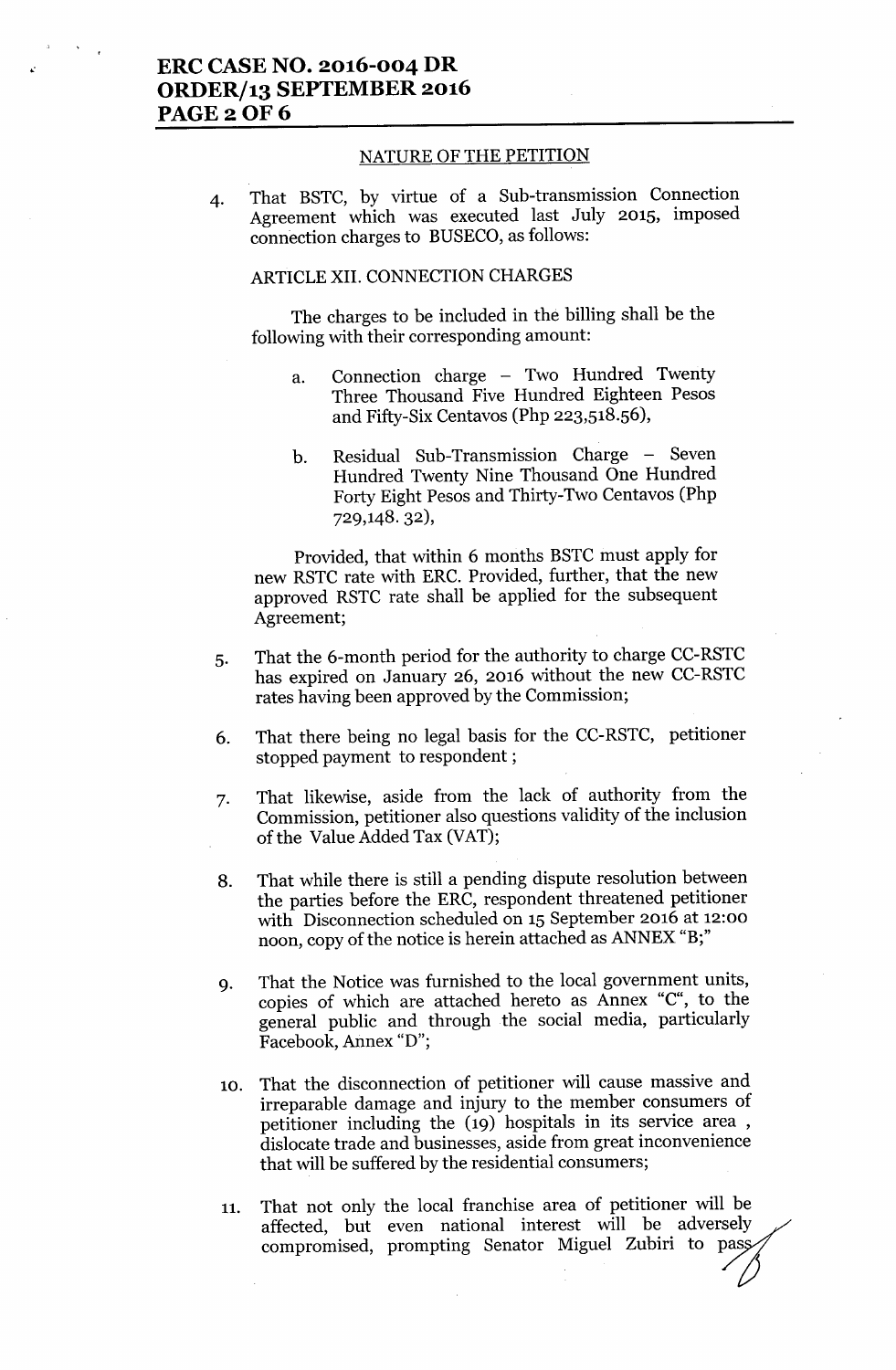Senate Resolution No. 133 calling for an investigation in aid of legislation of the impending disconnection of petitioner, copy of which is hereto attached as Annex "E;"

12. That this is pure harassment on the part of respondent because petitioner, after all is willing to pay, provided there will an order from the ERC imposing the CC-RSTC and will put this payment in escrow to show good faith on the part of petitioner;

13. That respondent further misled the public that petitioner has already connected the CC-RSTC from its members consumers but refuses to pay this to BSTC, which is farthest from the truth, because considering the lack of authority from the ERC, petitioner did not include this in its billing statements to its members-consumers and neither was this passed on;

#### RELIEFS SOUGHT

WHEREFORE, foregoing premises considered, it is most respectfully prayed. of this Commission to issue a Cease and Desist Order, directing respondent BSTC not to disconnect petitioner on 15 September 2016 and on any other dates until the ERC makes a ruling on the validity of the rate application of BSTC.

Such other reliefs, just and equitable under the premises, are likewise prayed for.

Finding the said *Petition* to be sufficient in form and substance, with the required fees having been paid, pursuant to Section 4, Rule 13 of the Commission's 2006 Rules of Practice and Procedure (2006 RPP), the same is hereby set for expository presentation, Pre-trial Conference, and presentation of evidence on **03 October 2016 (Thursday) at two o'clock in the afternoon (2:00 P.M.) at the ERC Hearing Room, 15th Floor, Pacific Center Building, San Miguel Avenue, Pasig** City.

Petitioner BUSECO is hereby directed to cause the publication of the attached Notice of Public Hearing at its own expense, once in a newspaper of general circulation in the locality or localities where Petitioner operates its business, if there be any such local newspaper, or in a newspaper of nationwide circulation, at least ten (10) days before the scheduled hearing.

Moreover, pursuant to Section 6, Rule 5 of the 2006 RPP, Respondent BSTC is likewise directed to file its Answer on the *Petition* within fifteen (15) days from receipt of the instant Order.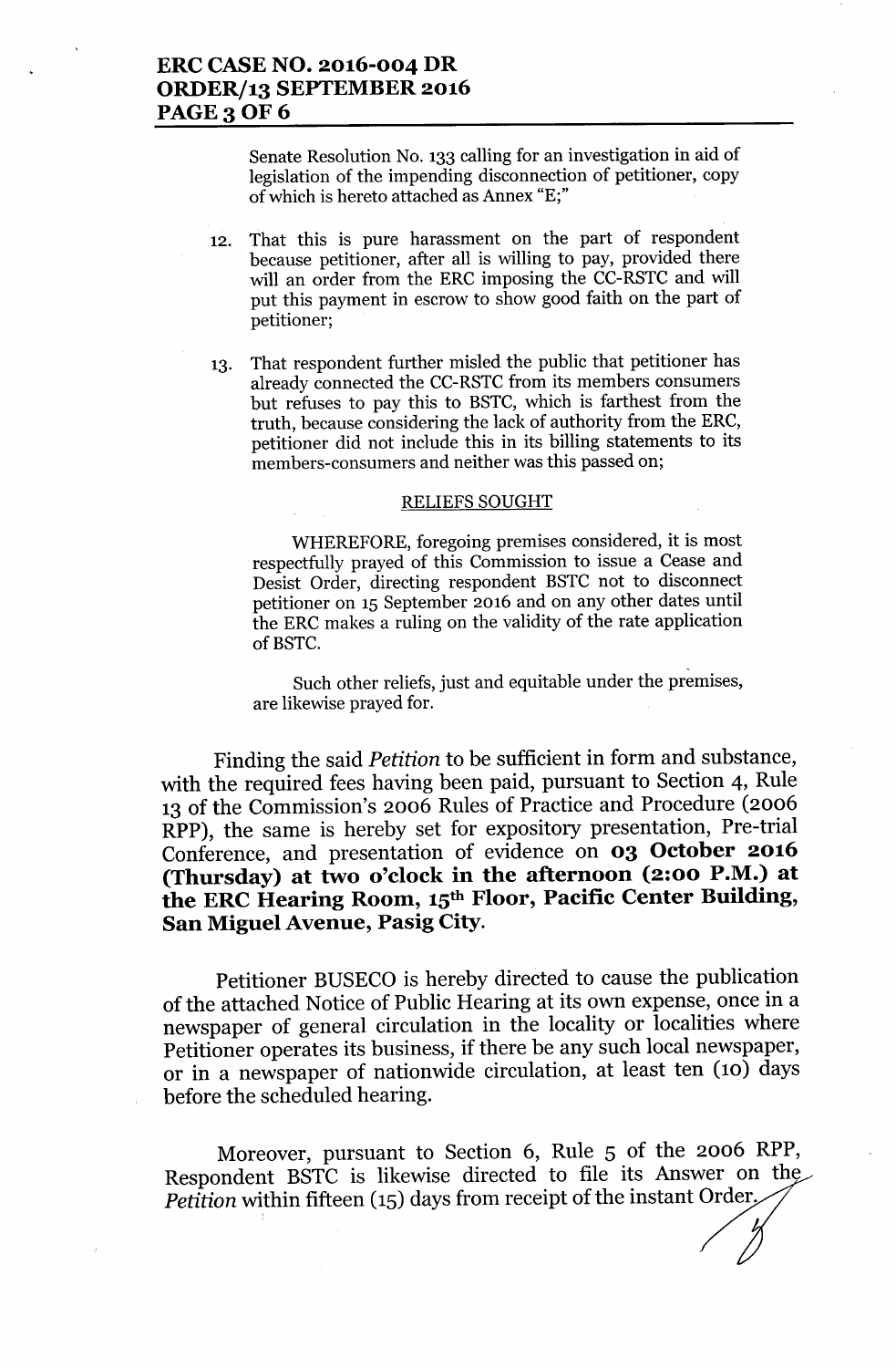## **ERC CASE NO. 2016-004 DR ORDER/13 SEPTEMBER 2016 PAGE40F6**

On the date of the initial hearing, Petitioner BUSECO must submit to the Commission its written Compliance with the foregoing requirements attaching therewith the affidavit of the Editor or Business Manager of the newspaper where the said Notice of Public Hearing was published together with the complete issue of the said newspaper.

Petitioner BUSECO and Respondent BSTC and all interested parties are directed to submit, at least five (5) days before the date of initial hearing and Pre-trial Conference, their respective Pre-trial Briefs containing, among others:

- a. A summary of admitted facts and proposed stipulation of facts;
- b. The issues to be tried or resolved;
- c. The documents or exhibits to be presented, stating the purposes and proposed markings therefore; and
- d. The number and names of the witnesses, with their written testimonies in an individual affidavit form, to be attached to the Pre-trial Brief.

Failure of BUSECO to submit the required Pre-trial Brief and Judicial Affidavits of their witnesses within the prescribed period shall be a ground for cancellation of the scheduled hearing, and the resetting of which shall be six (6) months from said date of cancellation.

As part of the Pre-trial Conference, Petitioner BUSECO must also be prepared to make an expository presentation of the instant *Petition,* aided by whatever communication medium it may deem appropriate for the purpose, in order to put in plain words and explain, for the benefit of the consumers and other concerned parties, what the *Petition* is all about and the reasons and justifications being cited in support thereof.

Let this Order be served expeditiously through such modes as may be permitted under the rules, including through facsimile or electronic mail.

### SO ORDERED.

Pasig City, 13 September 2016.